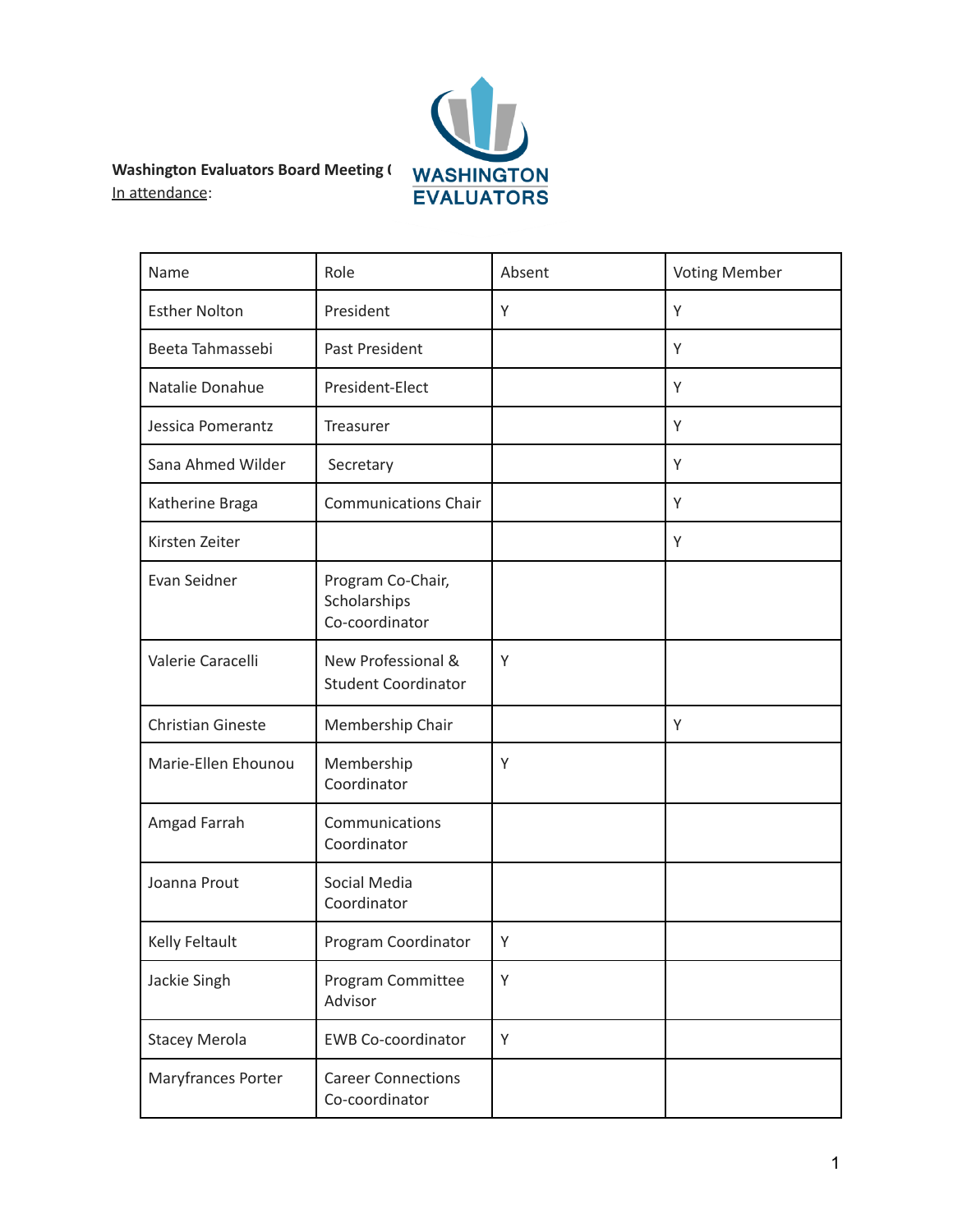| Betsy Kaeberle    | <b>Career Connections</b><br>Co-coordinator | ν            |   |
|-------------------|---------------------------------------------|--------------|---|
| Deb Levy          | Scholarships<br>Co-coordinator              | $\checkmark$ |   |
| Fanni Farago      | Community<br>Engagement Chair               |              | ν |
| Mindelyn Anderson | <b>EWB Co-coordinator</b>                   | Υ            |   |
| Melissa Chiu      | <b>Board Advisor</b>                        | ν            |   |

### Guests:

Laura Blaisi (new member)

**Agenda (follows March 2022 Board [Meeting](https://docs.google.com/presentation/d/1N3HSNdb4WoguVcwmH4OP6a2GVSL-BZt59zuLMeOczf4/edit) slide deck):**

#### **1. Welcome and Agenda Review**

#### **2. Governance**

- **Approval of last month's [meeting](https://washingtonevaluators.org/resources/Documents/BoardMinutes/2021/WE_Board_Meeting_20211117.pdf) minutes (Secretary).**
	- Motion to approve February Board Meeting Minutes: Jessica
	- Seconded the Motion: Beeta
	- Total Present for Vote: 9
	- Total Yeas: 9
	- Decision: APPROVIE

### **3. General announcements (none)**

### **4. President's Report**

- Motion to push back budget requests to April 20th: Natalie
- Seconded the motion: Jessica
- Total Yeas: 9
- Decision: APPROVE

April 1st: Evan and Natalie will be supporting DCSCEP and volunteered

April 29th is an in-person WE-wide (not restricted to the Board) Happy Hour! This is associated with the DCSCEP conference.

#### **5**. **Treasurer's Report**

Our revenue looks a little weak this month because the annual subscription to Wild Apricot was paid.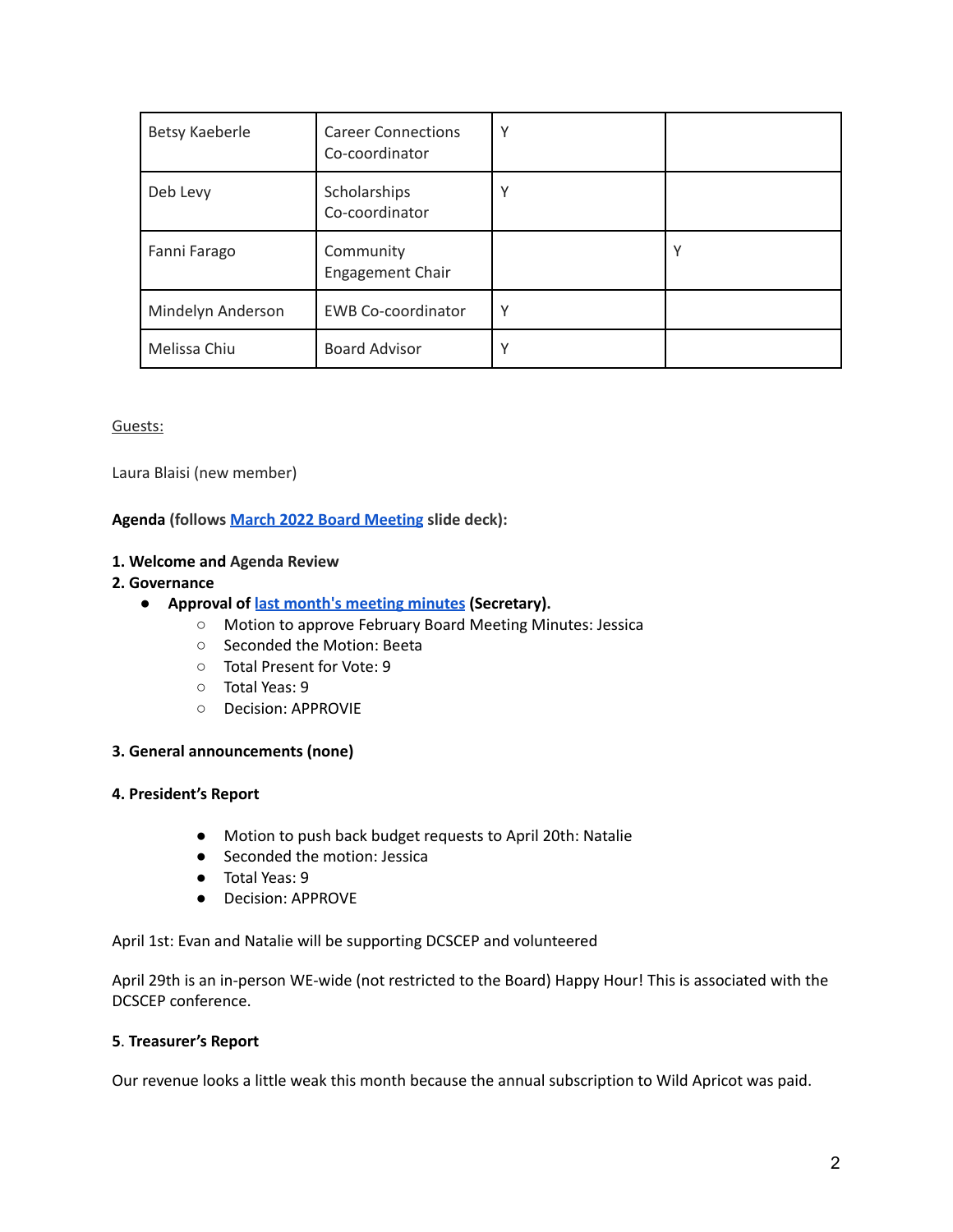Board members used to put their own cards up for payments, so that's why we're reimbursing for former president's Zoom expenses. There's also another upcoming reimbursement for holiday books. New members - if there's new costs to incur, there's a form for reimbursement and money can be PayPal'd back to you. Just be sure to use the reimbursement rom

Encouraged Board to look at the 2022 budget (linked in slides) to see what things look like in the past and to make proposals.

# **4. Committee Updates:**

**Membership -** Down 25 members. Intentionally removed several members that had never paid their dues, some organization sponsors did not renew their membership. Only 60 student members as of today - probably the highest number of student members we've had, roundabouts. Membership numbers shot through the roof last year, likely due to the remote nature of work. Several strategies to discuss during board retreat this weekend.

**Communications -** Finally got the 2022 Board Webpage up and running. Send updates/edits to Amgad at [afar074@gwmail.GWU.edu](mailto:afar074@gwmail.GWU.edu) . There are about 15-20 emails/sources that Communications sources 'Fresh Reads' through. Activity - put your favorite data viz source into the chat to find more sources for Comms!

Natalie brought up a question about why links that she puts in on linkedin @washingtonevaluators appears grayed out later. Will bring this up with Comms when it happens again to identify why the tag isn't appearing

Emerging Social Media Targeting Techniques - Meeting with Membership and Communication occurred to target people who are new to program evaluation and bolster new membership. Brainstormed things you would see on twitter or linkedin if you were new to program evaluation. Looking to establish a standard social media post for LinkedIn and twitter. A user proposed a WE TikTok Dance for this weekend retreat and mentioned Excel TikToks (once you watch one, it never ends)!

### **Program Committee**

Discussed upcoming events (links within slide). Looking for new ideas to explore, any speakers other board members would like to bring in are welcome to be proposed to this team. Hybrid meetings can be tricky - recommendation that it's better to keep events to EITHER virtual or in-person.

Zoom recommendations: recommendation to upgrade to pro. Discussed a one-pager of cloud storage options comparing user-owned documents on OneDrive vs. Google and other cloud storage options for videos.

### **Community Engagement - Scholarships**

The first round's scholarship winner was announced! The rubric skews towards knowing the language of evaluation (jargon). There was a very close runner-up who would've benefitted from the scholarship, financially, but did not have the awareness of evaluation lingo. There were 4 applicants, and the condensed timeline was a challenge. Working towards making the rubric more equitable. Decision was